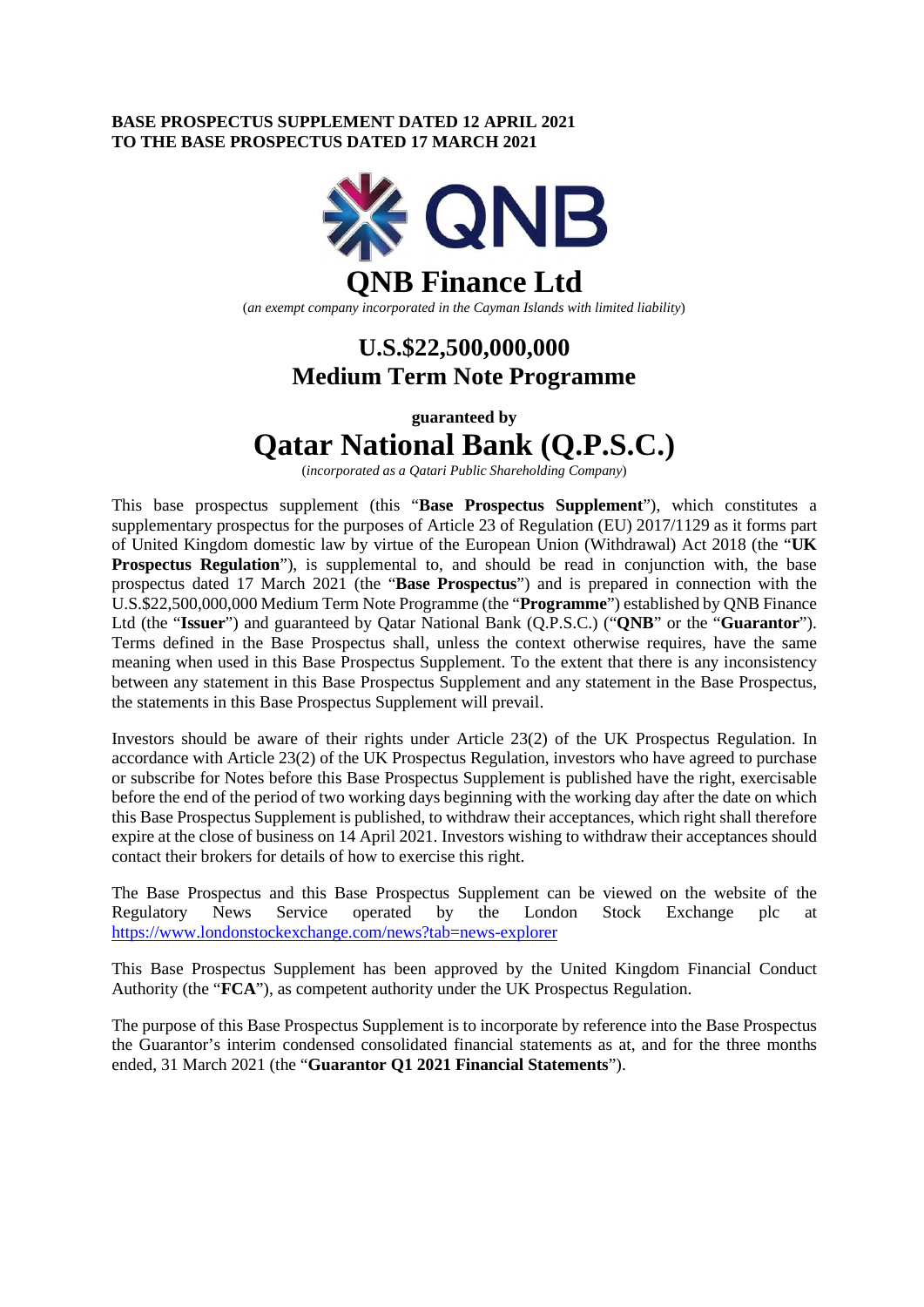### **IMPORTANT NOTICES**

The Issuer and the Guarantor each accepts responsibility for the information contained in this Base Prospectus Supplement. To the best of the knowledge of the Issuer and the Guarantor, the information contained in this Base Prospectus Supplement is in accordance with the facts and this Base Prospectus Supplement makes no omission likely to affect its import.

To the extent that there is any inconsistency between any statement in or incorporated by reference into the Base Prospectus by this Base Prospectus Supplement and any other statement in or incorporated by reference in the Base Prospectus, the statements in or incorporated by reference into the Base Prospectus by this Base Prospectus Supplement will prevail.

Save as disclosed in this Base Prospectus Supplement or in any document incorporated by reference in this Base Prospectus Supplement, no other significant new factor, material mistake or inaccuracy relating to information included in the Base Prospectus has arisen or been noted, as the case may be, since the publication of the Base Prospectus.

The web links included in this Base Prospectus Supplement are included for information purposes only and, other than in relation to the Guarantor Q1 2021 Financial Statements which are incorporated by reference into the Base Prospectus, the websites and their content are not incorporated into, and do not form part of, this Base Prospectus Supplement or the Base Prospectus.